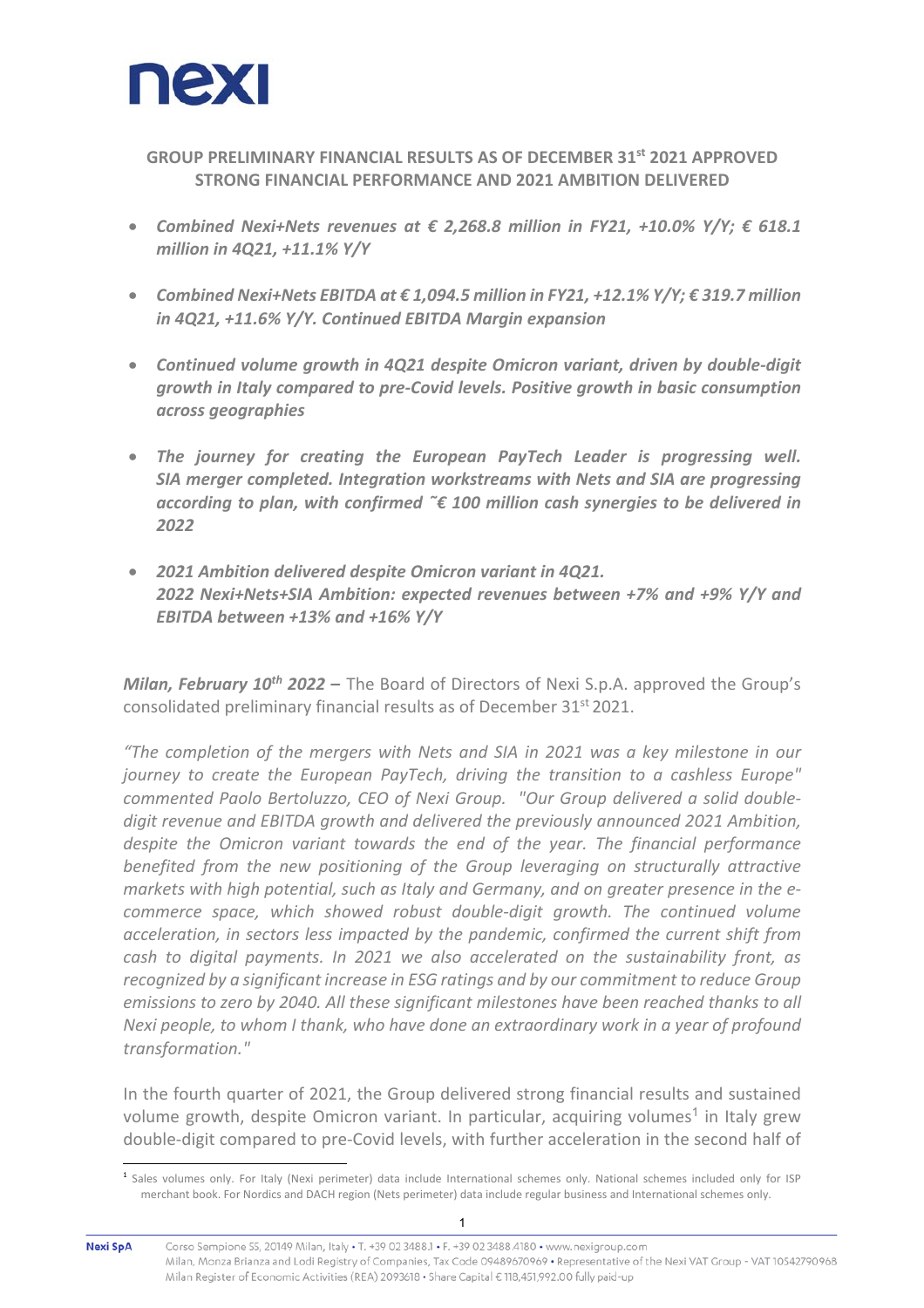

January, driven by solid growth in basic consumption (+44% versus 2019) and continued strong double-digit growth of Italian cards (+26% versus 2019), while Foreign Cards still remained behind.

In the Nordics, acquiring volumes continued a positive growth versus pre-Covid level during 4Q21. The DACH region was still recovering due to exposure to travel. January showed an acceleration in basic consumption, growing double‐digit both in the Nordics (reaching +47% in January compared to pre‐Covid levels) and in the DACH region (reaching +27% in January compared to pre‐Covid levels).

All the above trends confirm the acceleration of digital payments in the sectors less impacted by Covid-19 and across Group geographies. For instance, January acquiring volumes in Italy showed +74% versus 2019 for veterinarians, and +46% versus 2019 for home furniture stores. In the Nordics cosmetic stores reached +85% versus 2019, and bakeries were at +53% versus 2019. In the DACH region, groceries were at +42% versus 2019 and opticians stood at 25%.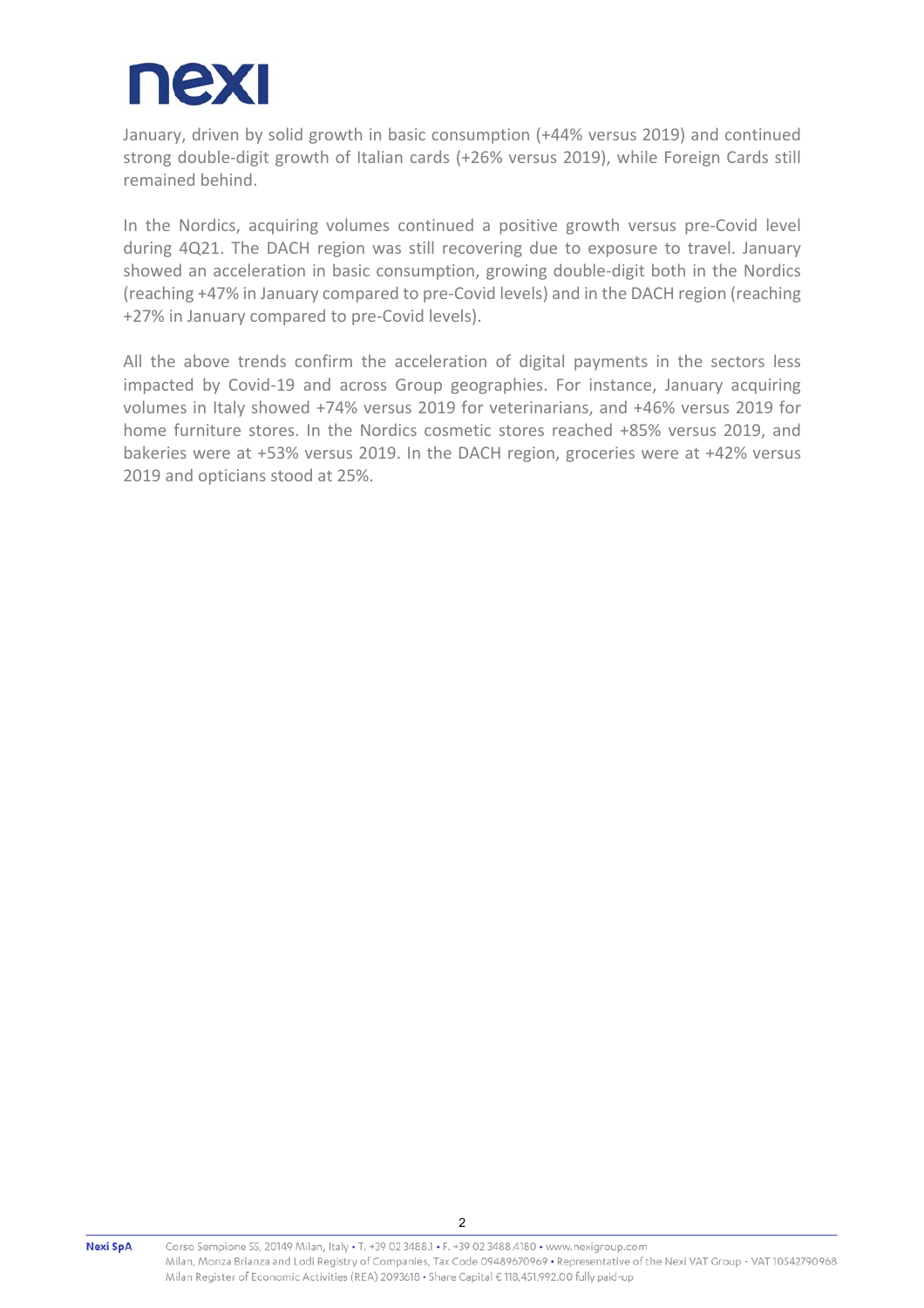

l

# *Key consolidated financial managerial results***<sup>2</sup>**

| $\epsilon M$                          | <b>FY20</b> | <b>FY21</b> | $\Delta\%$ vs.<br><b>FY20</b> | <b>4Q20</b> | 4Q21    | $\Delta\%$ vs.<br>4Q20 |
|---------------------------------------|-------------|-------------|-------------------------------|-------------|---------|------------------------|
| Merchant Services & Solutions         | 1,242.1     | 1,383.0     | $+11.3%$                      | 338.5       | 383.4   | $+13.3%$               |
| Cards & Digital Payments              | 613.5       | 658.6       | $+7.4%$                       | 163.2       | 176.5   | $+8.2%$                |
| Digital Banking & Corporate Solutions | 206.8       | 227.2       | $+9.8%$                       | 54.7        | 58.1    | $+6.2%$                |
| <b>Operating revenue</b>              | 2,062.5     | 2,268.8     | $+10.0%$                      | 556.4       | 618.1   | $+11.1%$               |
| <b>Personnel Costs</b>                | (468.9)     | (488.4)     | $+4.2%$                       | (122.9)     | (119.3) | $-2.9%$                |
| <b>Operating Costs</b>                | (617.4)     | (686.0)     | $+11.1%$                      | (147.0)     | (179.0) | $+21.8%$               |
| <b>Total Costs</b>                    | (1,086.3)   | (1, 174.3)  | $+8.1%$                       | (269.9)     | (298.4) | $+10.6%$               |
| <b>EBITDA</b>                         | 976.2       | 1,094.5     | $+12.1%$                      | 286.5       | 319.7   | $+11.6%$               |

In 2021 the Group delivered strong financial results and the 2021 Ambition previously announced despite the pandemic. In particular, revenues reached  $\epsilon$  2,268.8 million,  $+10.0\%$  versus FY20, and EBITDA delivered  $\epsilon$  1.094.5 million,  $+12.1\%$  versus FY20, and EBITDA margin at 48%, up by 1 p.p. versus FY20.

In the fourth quarter of 2021, revenues reached € 618.1 million, +11.1% versus 4Q20, and EBITDA delivered  $\epsilon$  319.7 million, +11.6% versus 4Q20. The EBITDA margin was at 52%, up 1 p.p. compared to 4Q20.

Group revenues in FY21 reflected a strong financial performance across geographies with Italy and DACH Region & Poland growing double‐digit compared to 2020 level.

Nexi Group's operating segments delivered the following results in 2021:

- **Merchant Services & Solutions,** representing approximately 61% of the Group's total revenues, reported revenues of  $\epsilon$  1,383.0 million, +11.3% Y/Y, showing a double‐digit growth for both Nexi and Nets. In FY21, 8,850 million transactions were processed, +12.1% Y/Y, with value of processed transactions at  $\epsilon$  473.7 billion, +11.7% Y/Y. Transactions value performance accelerated across the Group, with Italy delivering +16% Y/Y in FY21 and +19% Y/Y in 4Q21, and the other geographies reached +7% Y/Y in FY21 and +16% Y/Y in 4Q21. E‐commerce revenue delivered a strong growth of +29% Y/Y, particularly driven by APMs (A2A in Poland and Finland, and BNPL in Germany) and Easy (collecting PSP in the Nordics). In 4Q21, Merchant Services & Solutions reached € 383.4 million of revenues, +13.3% Y/Y;
- **Cards & Digital Payments,** representing approximately 29% of the Group's total revenues, reported revenues of  $\epsilon$  658.6 million, up by 7.4% Y/Y with different dynamics across the Group. Strong double‐digit revenue growth in Italy, with positive contribution from both the installed‐base and the volume dynamics, despite the very limited international travel recovery. Revenue performance in other geographies was still affected by a single client contract renegotiation, which has previously been disclosed, but recovered in 4Q21 thanks to positive volume growth. In FY21, 9,714 million transactions were processed, +11.8% Y/Y, with value of processed transactions at  $\epsilon$  461.0 billion, up by 11.8% Y/Y. Transaction volumes

<sup>&</sup>lt;sup>2</sup> 2020 and 2021 financial managerial data include Nets underlying results (at constant scope and FX) and the UBI merchant book since the beginning of the period.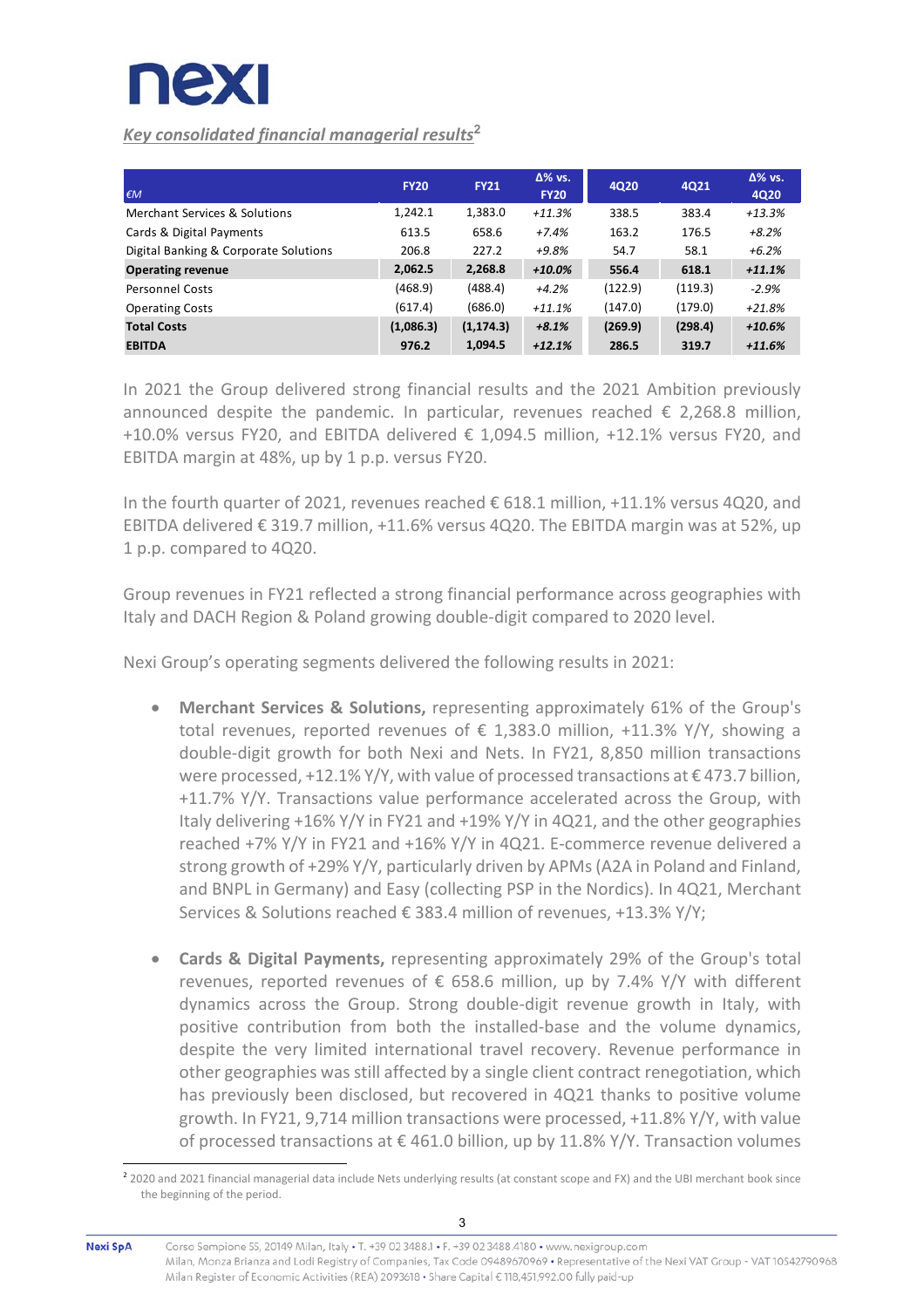

showed a double-digit growth versus last year, mainly driven by the strong performance on both number and value of transactions in Italy and the number of transactions in other geographies. In 4Q21, Cards & Digital Payments reached  $\epsilon$ 176.5 million of revenues, +8.2% Y/Y;

 **Digital Banking Solutions,** representing approximately 10% of the Group's total revenues, reported revenues of  $\epsilon$  227.2 million, up by 9.8% Y/Y, mainly attributable to key business initiatives, e.g. Open Banking and Digitization services in the Nordics. In 4Q21, Digital Banking Solutions reached  $\epsilon$  58.1 million of revenues, +6.2% Y/Y.

In 2021, **Total Costs** stood at € 1,174.3 million. The usual strong focus on costs is confirmed. The Y/Y comparison (+8.1% versus FY20) is mainly affected by higher transaction volumes versus last year and the unwinding of the cost containment plan implemented in 2020.

Nexi confirmed a strong focus on investments in technology and innovation, with **total Capex** at € 330 million for FY21, equal to 14.6% net revenues. In particular, € 105 million (4.6% of net revenues) were related to standalone and new Group transformation initiatives, and € 225 million (9.9% of net revenues) were related to the ordinary innovation of products and services, to the maintenance of high‐quality services and security and to the POS and ATM purchase.

Former **transformation costs**, below EBITDA, were € 168.5 million in FY21, down 25% versus FY20. Non‐recurring items (€ 474.5 million in FY21) include: new Group integration costs (€ 57.2 million), M&A related fees and others (€ 98.1 million), LTI (€ 15.3 million), ISP earn-out ( $\epsilon$  106.7 million), as well as the IPO costs sustained by the Financial Sponsors ( $\epsilon$ 28.8 million). Non‐recurring items also including the Nets discontinued business sold to Mastercard ( $\epsilon$  1,048.5 million) would be positive amounting at  $\epsilon$  573.9 million.

As of December 31st 2021, the **Net Financial Debt** stood at € 5,174 million, while the Net Financial Debt/ EBITDA ratio stood at 3.6x. The pro‐forma Net Financial Debt / EBITDA ratio including SIA and the run-rate synergies stood at  $\sim 3x$ , in line with the plan.

Nexi delivered 2021 Ambition, announced to the market during the first half financial results presentation in July 2021, despite the Omicron variant in 4Q21.

## *Combined financial results – Nexi+Nets+SIA*

On a combined basis, the new Group registered a solid financial performance during FY21. In particular, revenues reached  $\epsilon$  3,041.5 million, +10.0% Y/Y, and EBITDA reached  $\epsilon$ 1,421.9 million, +13.6% Y/Y. The new Group is characterized by a well‐diversified revenue base, both in terms of business and geography at scale, with exposure to structurally attractive and fast‐growing European markets (e.g. Italy, DACH region and Poland).

Nexi SpA

Corso Sempione 55, 20149 Milan, Italy • T. +39 02 3488.1 • F. +39 02 3488.4180 • www.nexigroup.com Milan, Monza Brianza and Lodi Registry of Companies, Tax Code 09489670969 · Representative of the Nexi VAT Group - VAT 10542790968 Milan Register of Economic Activities (REA) 2093618 • Share Capital € 118,451,992.00 fully paid-up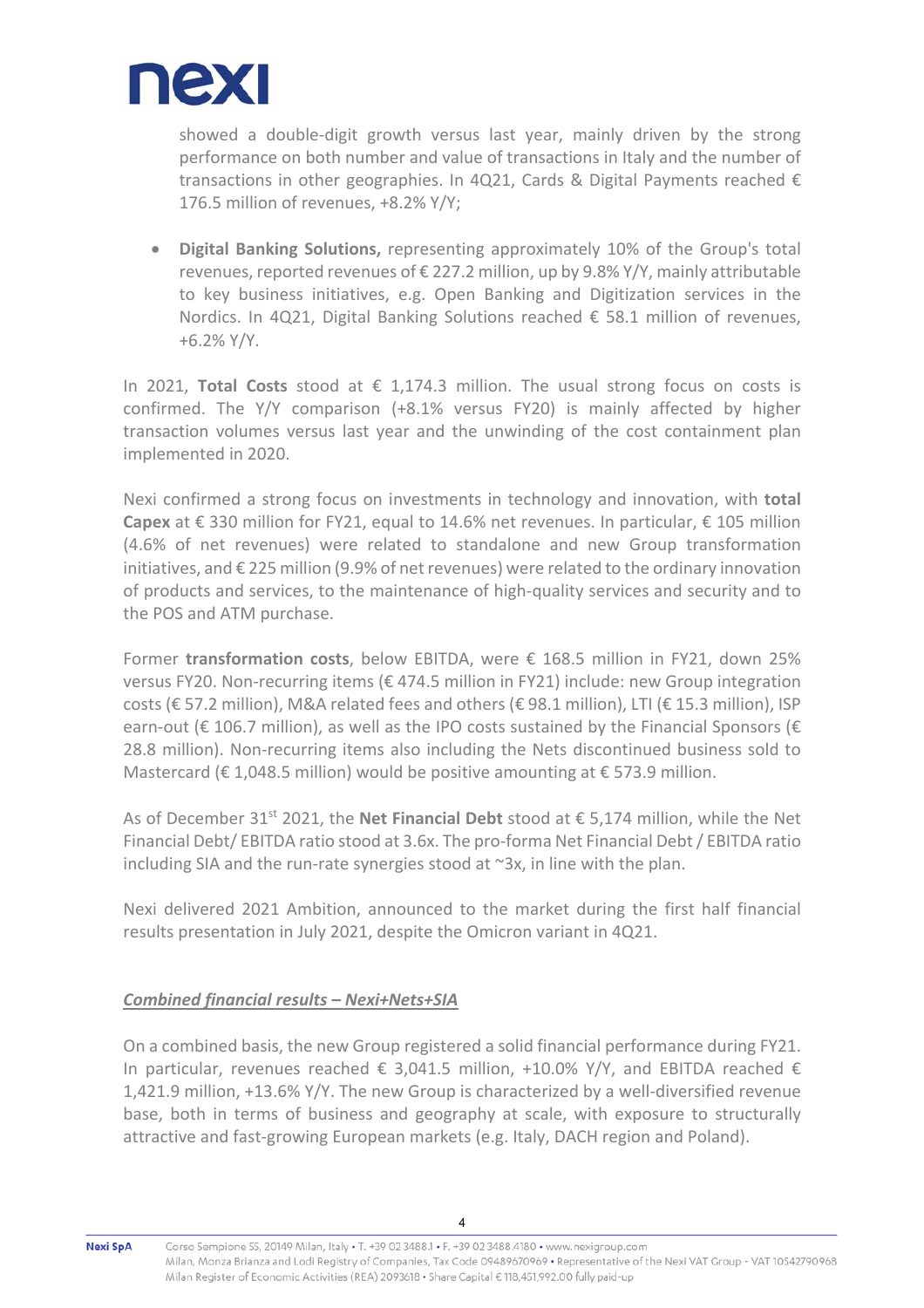

In 2022, assuming exit from Covid-19 from the beginning of 2Q22, Nexi expects for the combined Group (Nexi+Nets+SIA):

- Net revenue growth between 7% and 9% Y/Y, with double-digit growth in Merchant Services & Solutions;
- EBITDA growth between 13% and 16% Y/Y, with +2 p.p. of EBITDA margin expansion and the partial reinvestment of the delivered synergies in E‐commerce and acceleration in Germany;
- ˜8 ‐ 10% ordinary Capex as % of net revenues;
- Transformation and integration costs rapidly decreasing, with 2022 almost halved compared to 2021 combined Group level; ˜€ 300 million of transformation and integration Capex by 2024 – 2025;
- Continued organic de-leverage, with target net debt of ~2.5x EBITDA including runrate synergies.

**\* \* \*** 

The Board of Directors, during today's meeting, has also resolved upon the replacement of (i) Ms. Michaela Castelli as member of the Nomination and Remuneration Committee, with Mr. Maurizio Cereda (independent directors), (ii) Ms. Marinella Soldi, as member of the controls, risks and sustainability committee, with Mr. Fabio Massoli and (iii) Ms. Marinella Soldi as member of the Related Party Commitee, with Mr. Maurizio Cereda (independent directors).

**\* \* \*** 

Pursuant to paragraph 2 of article 154 bis of the Consolidated Finance Act, the undersigned, Enrico Marchini, in his capacity as the manager in charge of preparing Nexi's financial reports, declares that the accounting information contained in this press release corresponds to the accounting documents, books and records of Nexi S.p.A..

Data awaiting validation by the auditing firm PricewaterhouseCoopers.

\* \* \*

Disclaimer: This is the English translation of the original Italian press release "Approvati i risultati finanziari preliminari di Gruppo al 31 dicembre 2021". In any case of discrepancy between the English and the Italian versions, the original Italian document is to be given priority of interpretation for legal purposes.